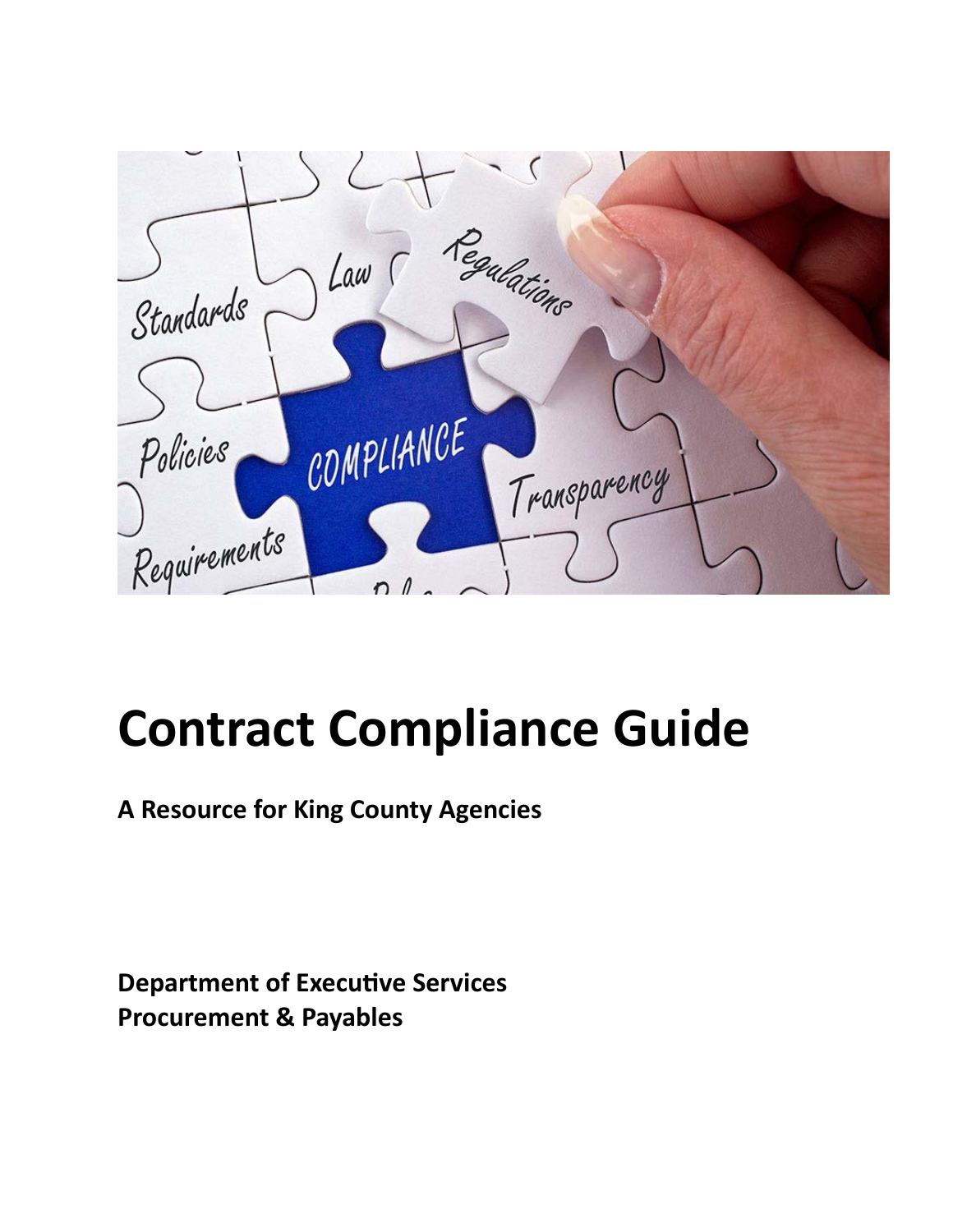# **TABLE OF CONTENTS**

| 1.     |  |  |
|--------|--|--|
|        |  |  |
| 2.     |  |  |
| 2.1.   |  |  |
| 2.2.   |  |  |
| 2.3.   |  |  |
| 2.4.   |  |  |
| 2.4.1. |  |  |
| 3.     |  |  |
| 3.1.   |  |  |
| 3.2.   |  |  |
| 3.2.1. |  |  |
| 3.2.2. |  |  |
| 3.2.3. |  |  |
| 3.2.4. |  |  |
| 4.     |  |  |
| 4.1.   |  |  |
| 4.2.   |  |  |
| 5.     |  |  |
| 5.1.   |  |  |
| 5.1.1. |  |  |
| 5.1.2. |  |  |
| 5.1.3. |  |  |
| 5.1.4. |  |  |
| 5.1.5. |  |  |
| 6.     |  |  |
| 6.1.1. |  |  |
| 6.1.2. |  |  |
| 6.1.3. |  |  |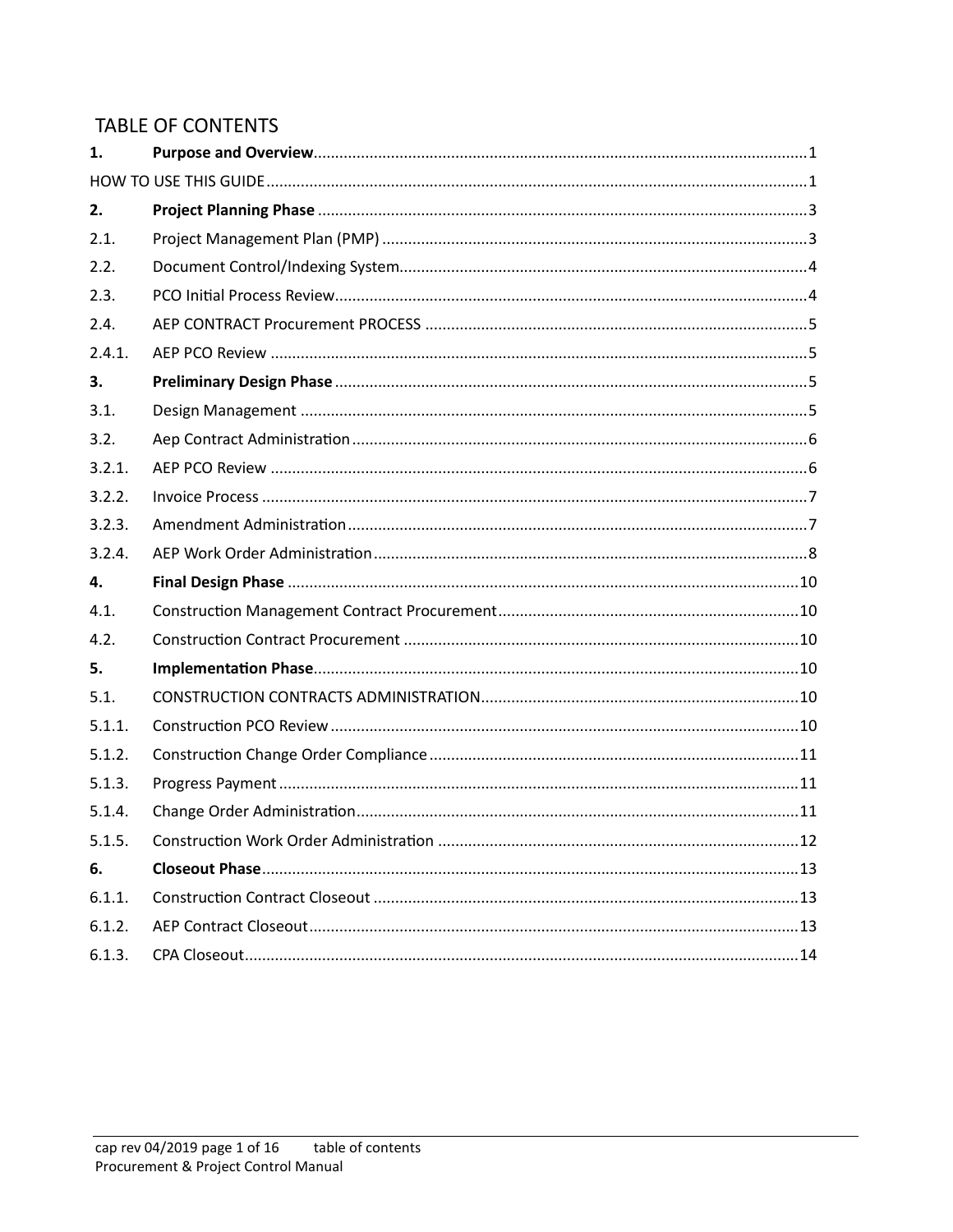#### <span id="page-2-0"></span>**1. PURPOSE AND OVERVIEW**

The purpose of this guide is to provide instructions to Implementing Agencies (IA) on project control and contract compliance process for Capital Projects with compliance with Executive Policies and contract terms and conditions. It includes best practices, standard practices, and links to the required resources to administer a capital project. To ensure quality project management and compliance with policies, each IA must maintain a current Project Management Manual (PM Manual). This guide should be used as a compliance guide for developing and maintaining the IA PM Manual.

All agencies with a Capital Improvement Program (CIP) must maintain an IA PCO appointed by the Division Director. For each agency, it is the responsibility of the appointed IA Project Control Officer (PCO) to ensure compliance with the Project Management Manual specific to their agency.

# <span id="page-2-1"></span>HOW TO USE THIS GUIDE

Within each section of this guide a "Compliance Checklist" is intended to provide PCO topics to consider when reviewing project documentation for compliance with King County Policies and contract terms and conditions.

This guide is organized by the standard capital project phases as defined by the Capital Project Management Work Group [\(CPMWG\)](https://kc1.sharepoint.com/sites/DNRP/projects/cpm/Pages/pm-tools.aspx#phases). Tiles beneath each Phase represent associated contracting services or administration which occur in that phase. Click on the below topics to go to the specific section of the guide.

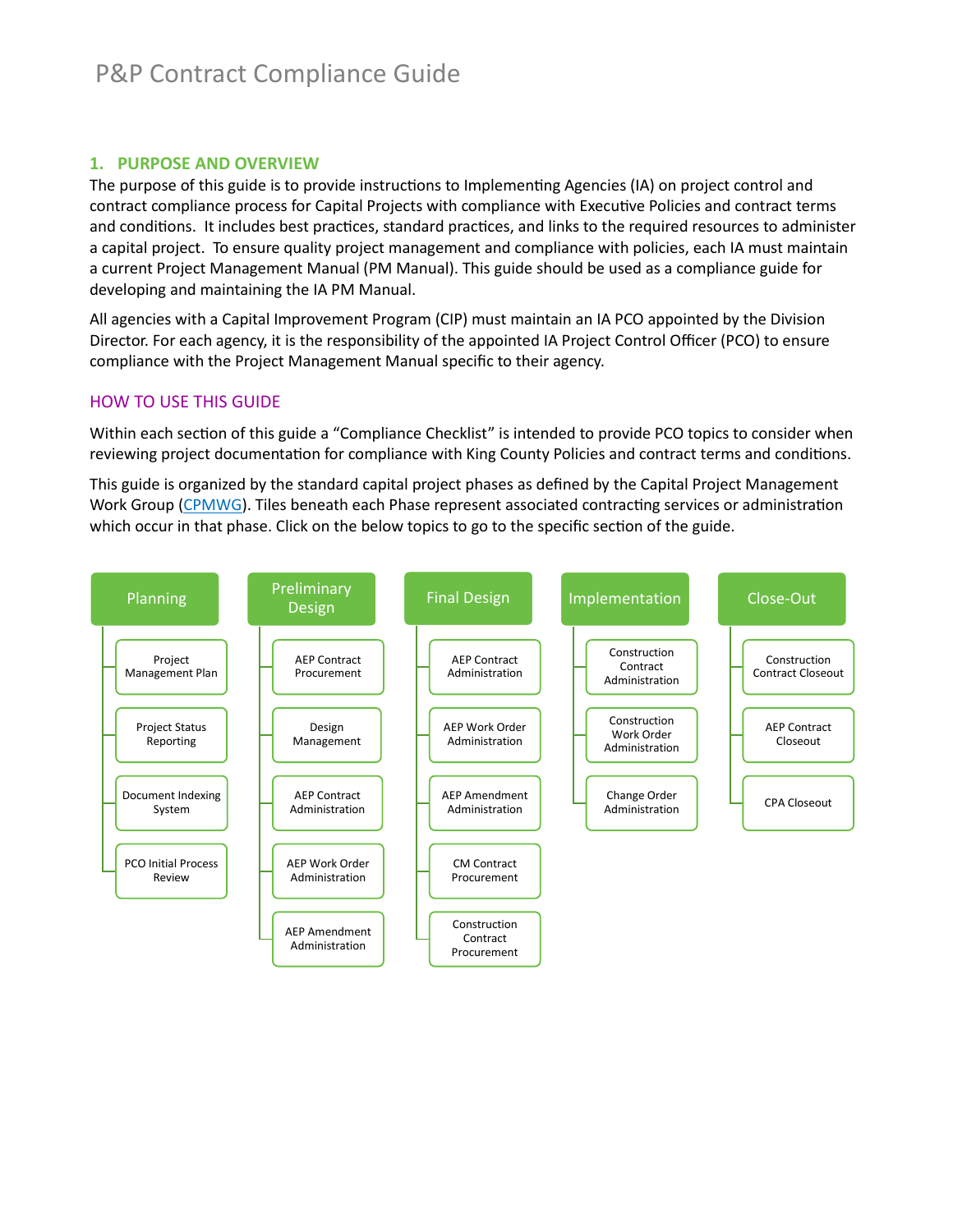# **King County Finance Project Control Officer**

[Chapter 4A.100.100 \(Reports\)](https://www.kingcounty.gov/council/legislation/kc_code/07_Title_4A.aspx) of the King County Code establishes the Finance and Business Operation Division Project Control Officer (FIN PCO) as the County's Project Control Officer. The FIN PCO is responsible for overseeing and report on Capital Projects in regards to:

- the process used to ensure that IA adhere to King County's construction management policies and procedures (Policies);
- the IA's compliance rate for following the Policies;
- the steps being taken by IAs to increase compliance with Policies; and
- all findings in regards to any changes in a contract's scope, schedule or budget.

In order to carry out the duties enumerated above and to support IAs' compliance with the Policies, the FIN PCO established standard templates, guidelines, and best practices to efficiently and consistently administers the compliance processes. IAs are required to use the resources provided and adhere to the standard processes when administrating Capital Project contracts.

All Executive Departments, Offices and agencies are required to comply with the requirements of the Policies to ensure that adequate internal controls are in place and being followed for the efficient and effective management of public work and professional services contracts, and to enhance the overall fiscal accountability for the capital program. Accordingly, all capital projects and the construction and design management practices of all Executive Departments, Offices and agencies are subject to review. All capital project contracts are subject to review by FIN PCO and IA PCO review. IAs shall create and maintain a process for documenting IA PCO review. The IA PM Manual shall document this process. The FIN PCO may notify the IA Director (IAD, or designee) if concerns arise. The FIN PCO may recommend corrective action or recommend and conduct additional IA staff training or both.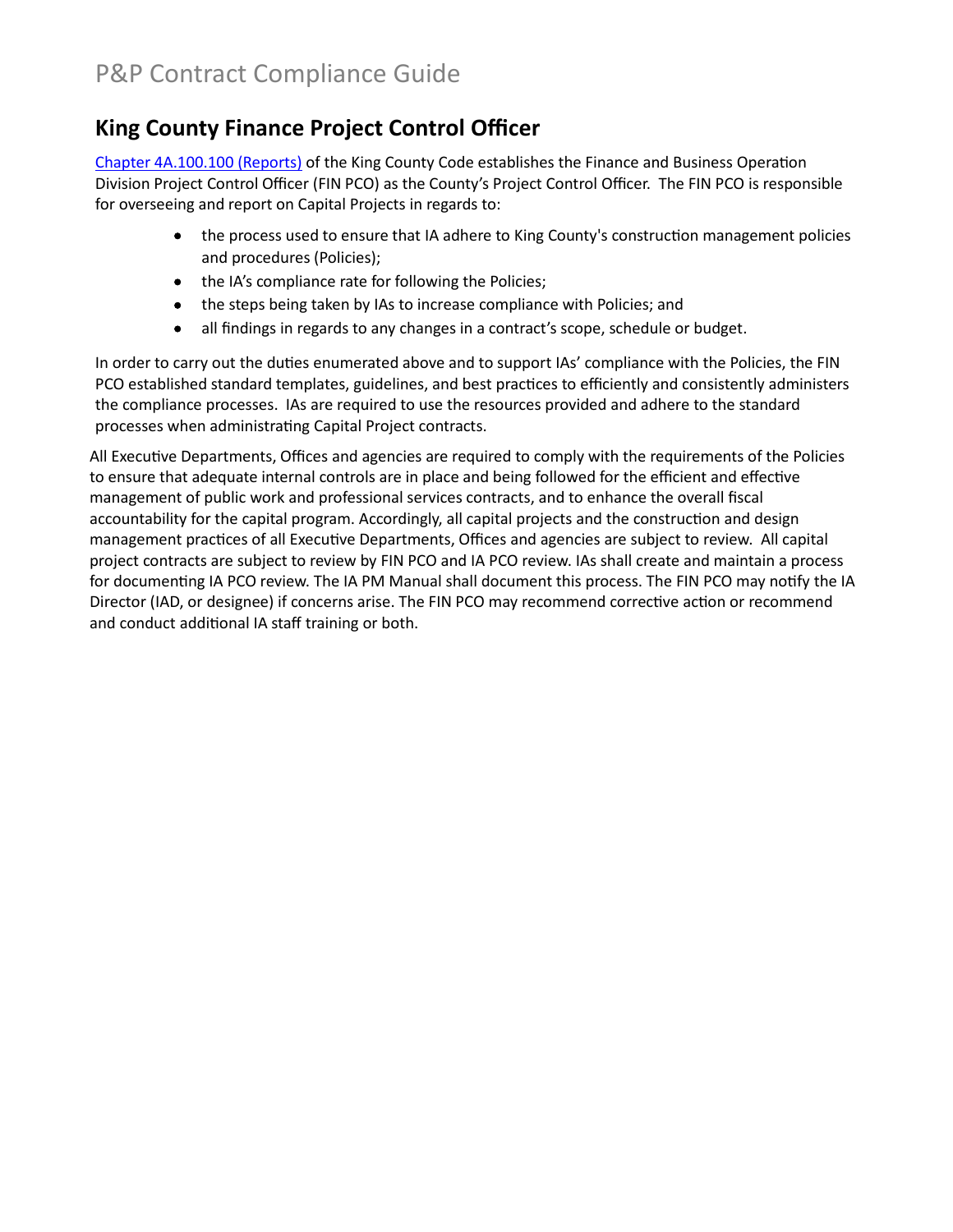### <span id="page-4-0"></span>**2. PROJECT PLANNING PHASE**

#### <span id="page-4-2"></span><span id="page-4-1"></span>2.1. PROJECT MANAGEMENT PLAN (PMP)

A PMP shall be developed during the project Planning phase for each Capital Project. The purpose of the PMP is to define the objectives, requirements, risks and constraints of the project, and to think through the plan for the team's proposed approach and the course of action for completing the project. The PMP is developed at the start of the project and should be refined throughout the life of the project.

| Minimum Required PMP Elements:                   |                                                                                                                                                                                                                                                                                                                                                                                                                                                                                                                            |  |  |
|--------------------------------------------------|----------------------------------------------------------------------------------------------------------------------------------------------------------------------------------------------------------------------------------------------------------------------------------------------------------------------------------------------------------------------------------------------------------------------------------------------------------------------------------------------------------------------------|--|--|
| <b>Elements</b>                                  | <b>Definitions</b>                                                                                                                                                                                                                                                                                                                                                                                                                                                                                                         |  |  |
| Project purpose, objectives, and<br>needs        | A clear and concise justification statement that states the intended outcomes/objectives of<br>the project and the project requirements.                                                                                                                                                                                                                                                                                                                                                                                   |  |  |
| <b>Primary Users</b>                             | List of stakeholders.                                                                                                                                                                                                                                                                                                                                                                                                                                                                                                      |  |  |
| <b>Project Description</b>                       | A general description of the project.                                                                                                                                                                                                                                                                                                                                                                                                                                                                                      |  |  |
| Project Scope of Work                            | Detailed description of services to complete the project, including description of activities<br>to complete the work and the deliverables for each activity.                                                                                                                                                                                                                                                                                                                                                              |  |  |
| Project Cost Estimate                            | The project budget including an estimate of design cost, construction cost, County labor<br>and administration cost, and contingency allowance.                                                                                                                                                                                                                                                                                                                                                                            |  |  |
| Project Schedule                                 | A detailed project schedule based on design and implementation requirements to<br>complete the Scope of Work (SOW).                                                                                                                                                                                                                                                                                                                                                                                                        |  |  |
| <b>Baseline Project</b>                          | Identify the Baseline Project targets for design scope, schedule, and budget with technical<br>information for performance measurement basis. Baseline Project targets should be<br>established when 30% to 40% of the design is complete, depending of the project (refer to<br>PM Manual for further details).                                                                                                                                                                                                           |  |  |
| <b>Cost Control Plan</b>                         | The Cost Control plan should include a process for:<br>Managing design changes during the Final Design phase and maintaining costs<br>1.<br>within the Baseline construction target;<br>Approval level for design changes that may result in exceeding the Baseline<br>2.<br>construction target before they can be incorporated into the design;<br>Contingency amount drawdown tracking including risk management costs.<br>3.                                                                                           |  |  |
| <b>Project Updating Process</b>                  | A process for updating scope, schedule, cost, and risk at design intervals or milestones.                                                                                                                                                                                                                                                                                                                                                                                                                                  |  |  |
| <b>Cost Estimating Requirements</b><br>Plan      | The Cost Estimating Requirement plan should include:<br>A reconciliation process to use when the Baseline construction target is at<br>1.<br>variance with the design estimates;<br>A plan for value engineering or other processes when considering scope revisions.<br>2.                                                                                                                                                                                                                                                |  |  |
| <b>Communication Plan</b>                        | The communication plan should include:<br>A process for notifying the IA Department Director (IAD) when the Baseline<br>1.<br>Project target is at significant risk of being exceeded.<br>A process for notifying the IA Department Director (IAD) for when a project is<br>2.<br>expected to have an impact on the Public.                                                                                                                                                                                                |  |  |
| Risk Assessment and<br><b>Management Process</b> | The Risk Assessment process should include:<br>Risk Identification: Determine the potential risks for each Project.<br>1.<br>Risk Qualification: Identify those significant risks that need further quantification and<br>2.<br>action.<br>Risk Quantification: Analyze and evaluate each risk to assess and quantify the range of<br>3.<br>potential impacts to the Project.<br>Risk Response: Determine action steps to enhance opportunities and reduce the<br>4.<br>threat of significant risks to Project objectives. |  |  |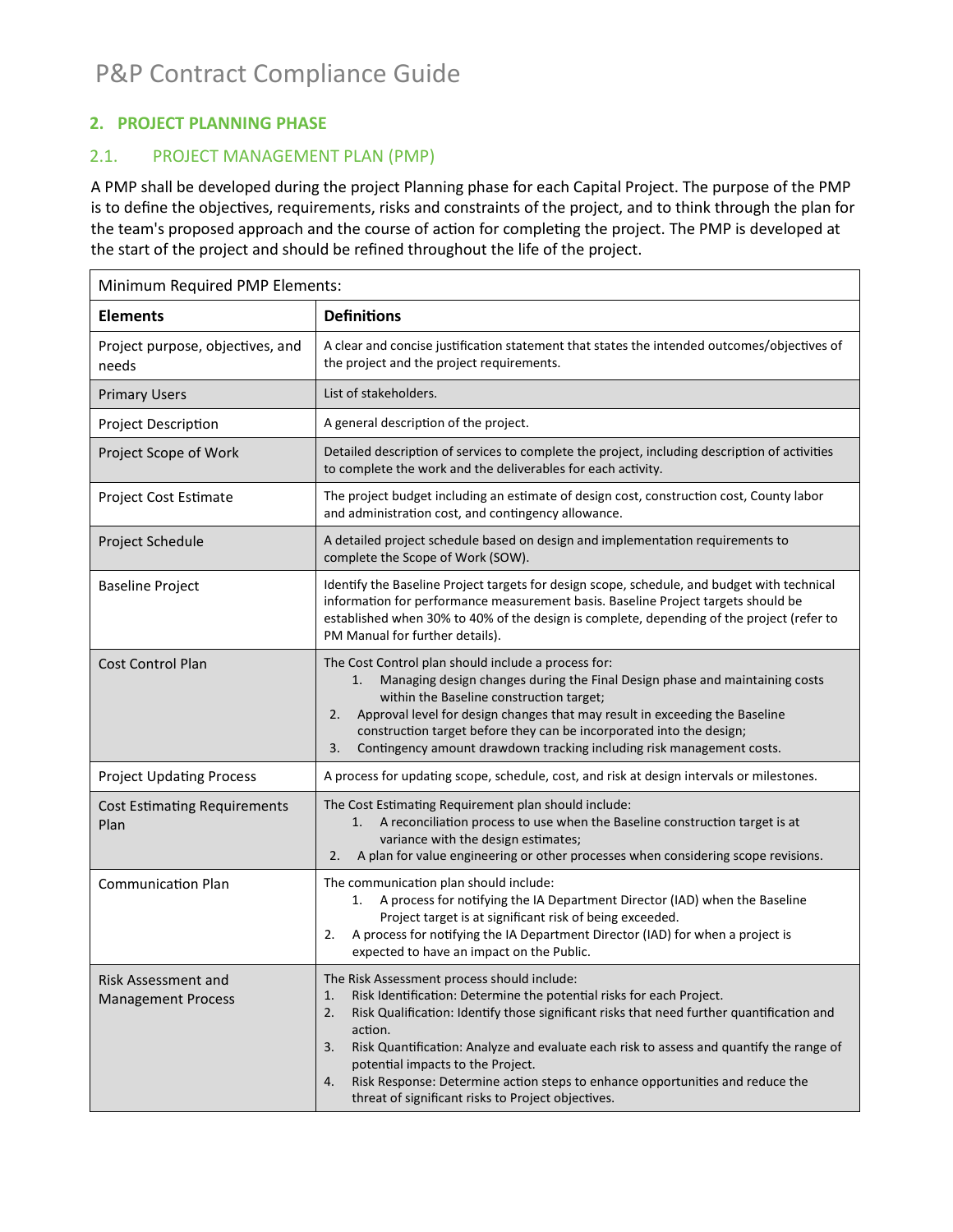# <span id="page-5-0"></span>2.2. DOCUMENT CONTROL/INDEXING SYSTEM

The IA is responsible for developing and maintaining a document indexing system to manage and maintain the documents and correspondence that are directly related to a project and the various contracts for that project. The purpose of document control and management is to ensure that project information is organized and readily accessible. The document control system should include, at a minimum, the following:

- File Index;
- Project Contact List;
- Budget and Schedule;
- Project Planning Information;
- Internal and External Correspondence;
- Consultant Contract and Amendments;
- Consultant Invoices;
- Contractor Bid Documents;
- All submitals received from consultant or contractor
- All interim and final agreements from negotiations
- Project scope including adjustment or clarifications
- Cost analysis including backup documentation
- Contractor Contract and Change Orders;
- Contractor Application for Payment;
- Meeting Notes/Meeting Minutes;
- Permits;
- Project Closeout.

At the conclusion of each AEP contracts, amendments and individual work orders negotiation, the contract file should include the following documentation:

- Record of Negotiation that summarizes the negotiation process
- All items received from the consultant and subconsultant
- All interim negotiation and final agreement documentation
- Summary of negotiation process and agreement reached
- Project Scope (including adjustments or clarifications)
- Project Schedule (including adjustments or clarifications)
- Basis of Price Agreements
- Projected Amendments, if any
- Level of Effort (LOE) or construction estimates
- Cost/Price Analysis documentation (except for lump sum contracts)
- LOE estimates conducted by the County
- List of participants in the Negotiations process

# <span id="page-5-1"></span>2.3. PCO INITIAL PROCESS REVIEW

The IA PCO shall be the designated PCO for all Capital Project to assist the Project Representative (PR). Should an agency have the appropriate resources the appointed IA PCO may assign a designee to these contracts. All Architectural, Engineering and Professional (AEP) services contracts with a total estimated contract value (including anticipated phase work) greater than \$500K and all construction contracts with initial contract value greater than \$1M, the IA PCO will meet with the PR to review the approach and the planned control processes for Policy compliance, including a review of the PMP, document control process, the communication plan, project initiation, procurement documentation, use of cost analysis, amendment process and documentation progress payment processing and documentation, design management, contingency tracking/usage, schedule management, and management reporting.

- 1. Is there proof of PCO review performed on contracts >500K?
- 2. Is there proof of Cost Price Analysis completed for cost plus fixed fee contracts?
- 3. Are the negotiation participants listed in file?
- 4. Is written summary of negotiation process in file?
- 5. Are all interim and final agreements during negotiation recorded in RoN?
- 6. Are all negotiation documents included in the project file?
- 7. Is the LOE Estimates conducted by County performed and summarized?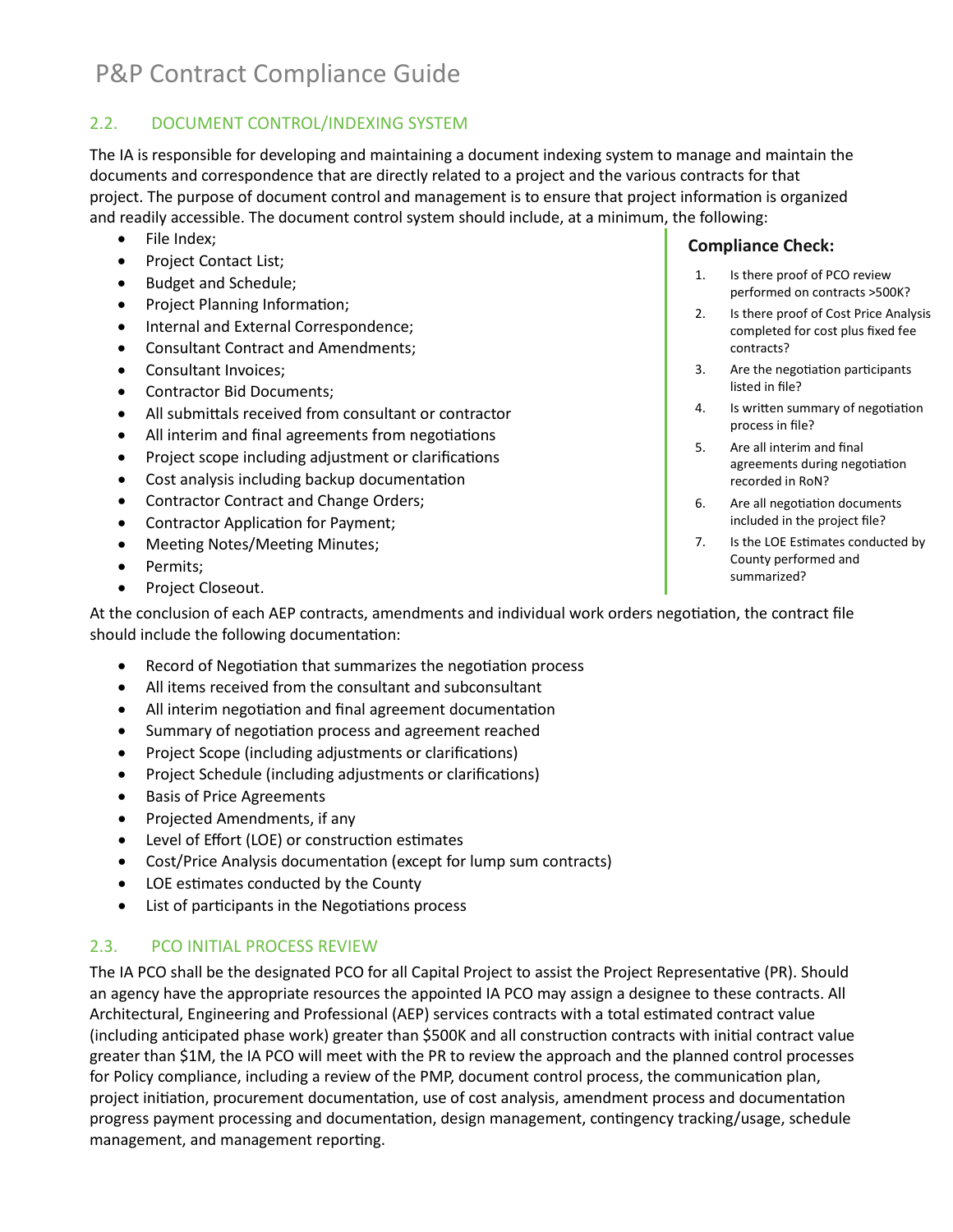# <span id="page-6-0"></span>2.4. AEP CONTRACT PROCUREMENT PROCESS

P&P is responsible for procurement planning, solicitation development, facilitating proposal evaluations, awarding contracts, conducting cost analysis, and facilitating contract execution. The PR or IA designee may contact the AEP Lead Contract Specialist (CS) to assist with planning and selecting the type of procurement and contract that best meet the project's need. The AE Procurement Guide provides in-depth information on AEP procurement process and resources available.

### <span id="page-6-1"></span>2.4.1. AEP PCO Review

#### PCO Review during Procurement Planning

AEP Contracts with estimated value (including anticipated phase work) at or over \$500K requires a PCO review per CON 7-25. For AEP Contracts with estimated value from \$500K to \$2M, the PR will refer the scope of work and the Independent Cost Estimate (ICE) to the IA PCO for review prior to submitting a solicitation service request to P&P. For AEP contracts over \$2M (over \$4M for WTD/Transit Metro), the P&P Contract Specialist will refer the scope of work to the FIN PCO for review during the procurement planning.

#### PCO Review during Procurement Negotiation

The PR is responsible for negotiating a fair and reasonable price with the consultant using the ICE as the basis for negotiating the proposed fees, schedule, and scope of work.

For AEP Contract over \$2M (\$4M for WTD/Transit Metro), the P&P Contract Specialist will refer the scope of work, project schedule and level of effort to the FIN PCO for review prior to the final round of negotiation.

#### <span id="page-6-2"></span>**3. PRELIMINARY DESIGN PHASE**

#### <span id="page-6-3"></span>3.1. DESIGN MANAGEMENT

<span id="page-6-4"></span>CPMWG establishes project management tools and standards to provide beter overall accountability and transparency on capital projects and to make recommendations for countywide investments in project management training and staff development. The PR shall manage their projects following the guidelines and standards set by the CPMWG. The IA PM Manual should include procedures for the establishment of:

- Design Criteria, which includes input from stakeholders, end users, and regulatory agencies.
- Schedule for the design development and Design Review.
- Baseline ICE for the implementation and completion of the design.
- Design Review Process in accordance with the Design Review schedule.
- A Design Review team, which shall review the design against the established Design Criteria and document the results of the review. The documentation should include comments regarding the compliance with the Design Criteria.
- Requirements for Constructability Reviews prior to completion of construction drawings, including an estimate review and, if required, a reconciliation of the project's scope, schedule, and budget.

# **Compliance Check:**

- 1. Is there evidence of PCO review performed on contracts >500K?
- 2. Is there evidence of Cost Analysis completed for cost plus fixed fee contracts?
- 3. Are the negotiation participants listed in file?
- 4. Is written summary of negotiation process in file?
- 5. Are all interim and final agreements during negotiation recorded in RoN?
- 6. Are all negotiation documents included in the project file?
- 7. Is the LOE Estimates conducted by County performed and summarized?

- 1. Are reviews of overhead rate for all firms performed annually per contract terms?
- 2. Is contingency amount tracked?
- 3. If contingency over 75% the contingency amount, was IA PCO notified?
- 4. Are contracts managed according to the contract terms and County policies?
- 5. Are amendment and WO executed in accordance with the thresholds for signature authorities per PM Manual?
- 6. Is NTP issued prior to consultant starting work?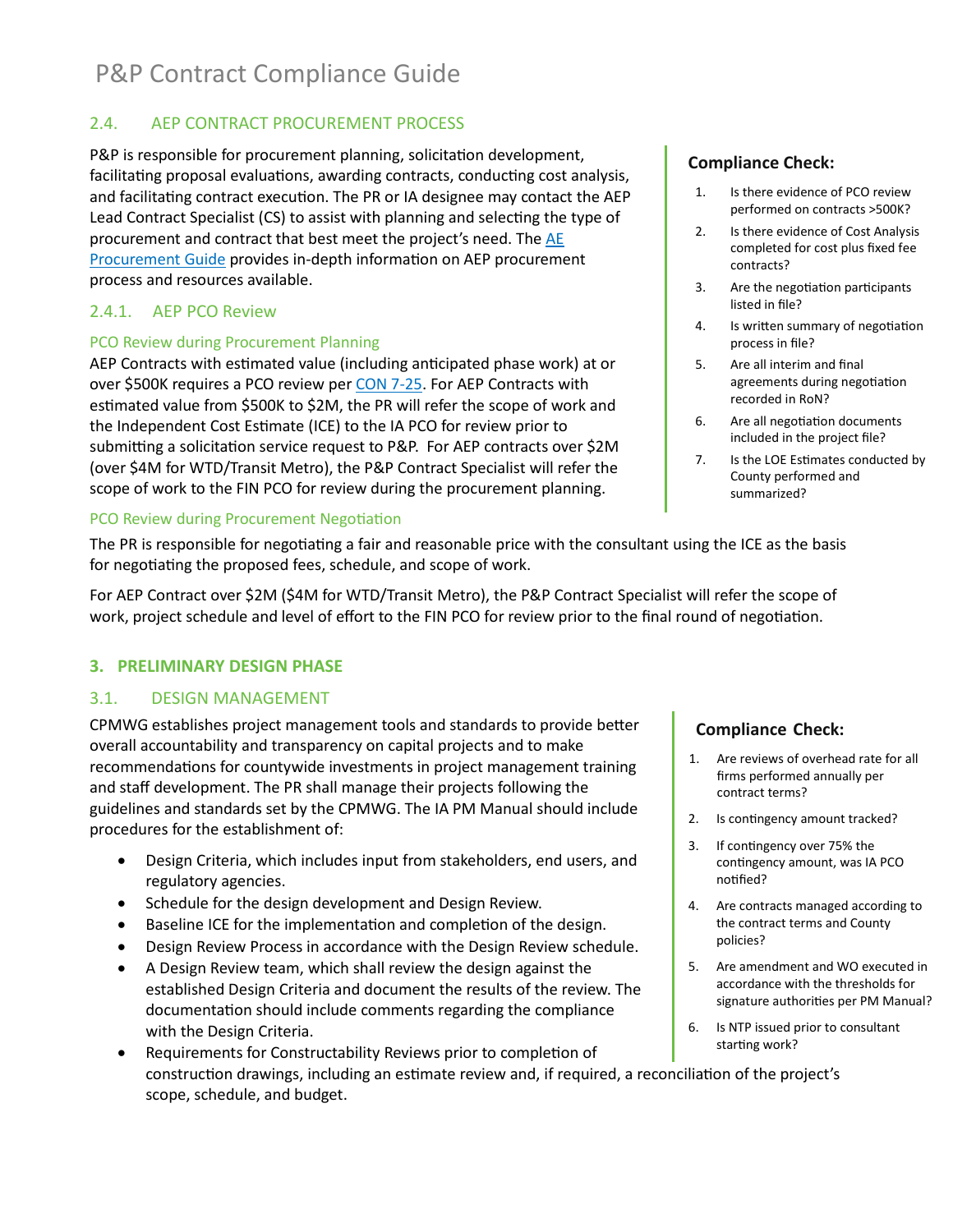# <span id="page-7-0"></span>3.2. AEP CONTRACT ADMINISTRATION

Successful contract management is key to the success of Capital Projects. This section provides guidelines and best practices for the administration and management of AEP Contracts. The PR is responsible for administrating the contract to ensure compliance with the Contract's terms and Executive Policies, including:

- 1) Ensuring labor rate for all consultants' staff are approved and incorporated into the Contract in a subsequent Amendment (no later than 3 months from rate approval). See Post-[award Rate Review](https://kc1.sharepoint.com/:b:/r/teams/FBOD/CC/pco/ContractAdminForms/Post%20Award%20Rates%20Review/post-award-rate-review-guidelines.pdf?csf=1&e=5cltt5).
	- a) In the event that the consultant requests an exception to the salary/billing cap rate, the IA shall process the request in accordance with the Exception Process Rate Cap.
- 2) Ensuring overhead rate reviews are performed annually for all direct labor rate firms. See Post-[award Rate Review](https://kc1.sharepoint.com/:b:/r/teams/FBOD/CC/pco/ContractAdminForms/Post%20Award%20Rates%20Review/post-award-rate-review-guidelines.pdf?csf=1&e=5cltt5).
- 3) Reviewing and monitoring Contract schedules from the contract execution through closeout.
- 4) Monitoring and controlling contract costs to ensure costs do not exceed contract Total Price, are in accordance with applicable Policies, and are properly substantiated by documentation.

#### 5) Monitoring and reviewing consultant invoice submittals to ensure accurate and timely invoices are submited in accordance with contract terms.

- 6) Ensuring a construction management firm is retained for all construction contracts estimated at \$10M or more, unless waived in writing by the Executive Audit Committee (EAC) and the Deputy County Executive.
- 7) Issuing NTP, approving requests for payment, authorizing termination or modification of tasks, and approving changes to task budgets, in accordance with the Contract terms.
- 8) Ensuring the consultant report in the Diversity Compliance Management System (DCMS) on a monthly basis, when applicable.
- 9) Ensuring consultant work complies with all provisions of the Contract.
- 10) Ensuring that consultant work performed is within the contracted SOW.
- 11) Authorizing Amendments and/or individual WOs in accordance with the thresholds for signature authorities outlined in the IA's PM Manual.
- 12) Ensuring all Amendments are recorded in CPA by submitting a request to P&P.
- 13) Managing the Contract to ensure compliance with Contract terms and conditions, receipt of deliverables, and completion of scope within the Contract price and schedule.
- 14) Managing CPA expiration date and submit request to P&P to extend the CPA as needed.

# <span id="page-7-1"></span>3.2.1. AEP PCO Review

Contracts value at or over \$500,000 requires a PCO review. The contract's total price (including an�cipated contract phase work and amendments) dictates which PCO is responsible for the reviews.

All agencies except for Wastewater Treatment Division & Metro:

- $\bullet \quad$  <\$500,000 = PCO review is not required;
- $\bullet$  \$500,000 \$2,000,000 = required IA PCO review;
- $\bullet$  >\$2,000,000 = required FIN PCO review

Wastewater Treatment & Metro Division only:

- <\$2,000,000 = Wastewater Treatment Division/Metro designated reviewer;
- $\bullet$  \$2,000,000 \$4,000,000 = required IA PCO review;
- $\bullet$  >\$4,000,000 = required FIN PCO review

- 1. Are reviews of overhead rate for all firms performed annually per contract terms?
- 2. Is contingency amount tracked?
- 3. If contingency over 75% the contingency amount, was IA PCO notified?
- 4. Are contracts managed according to the contract terms and County policies?
- 5. Are amendment and WO executed in accordance with the thresholds for signature authorities per PM Manual?
- 6. Is NTP issued prior to consultant starting work?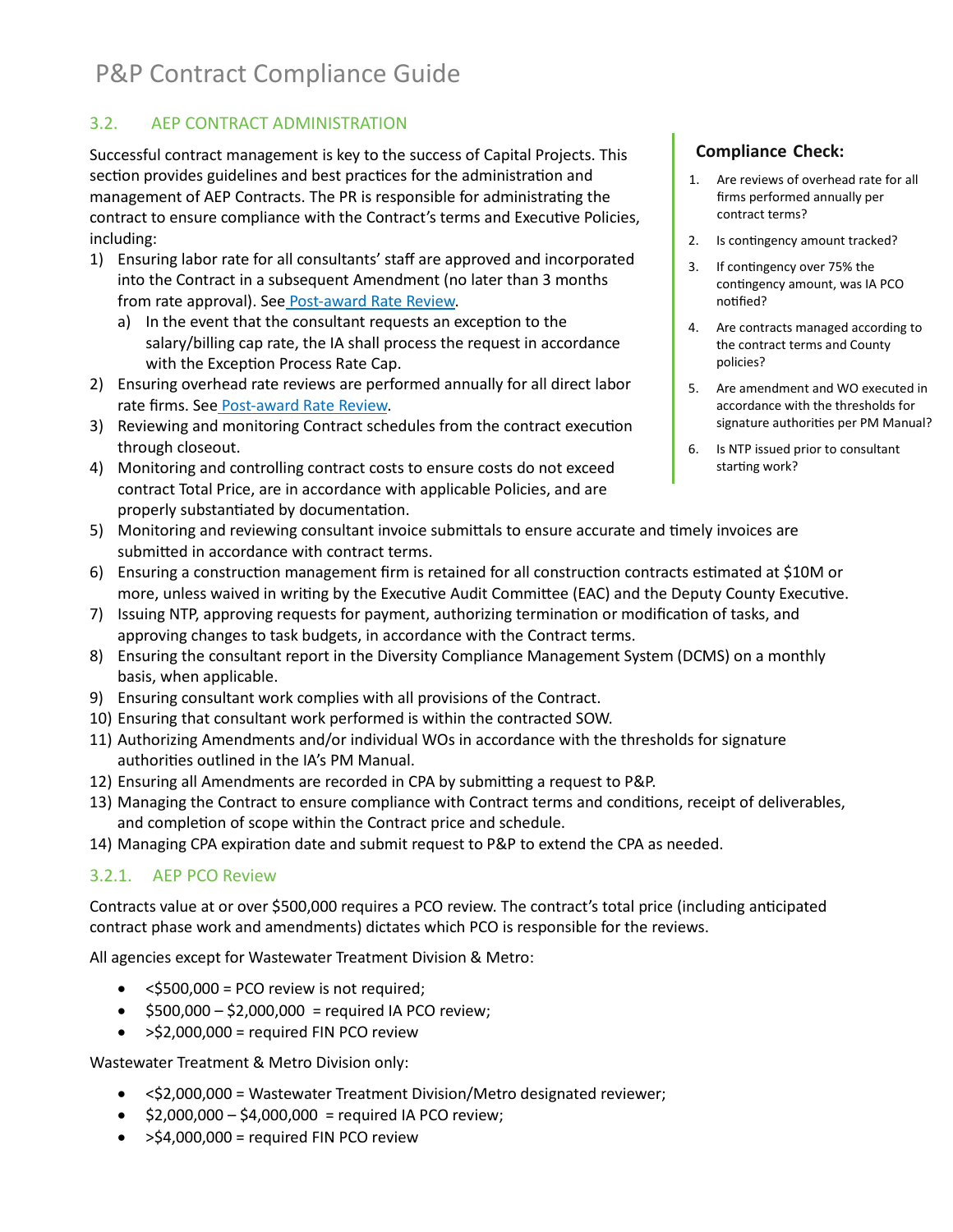# <span id="page-8-0"></span>3.2.2. Invoice Process

Throughout the life of the contract, as consultant invoices are submited, the PR is responsible for tracking consultant expenditures and progress against the contract's scope (including detailed tasks), schedule, and budget. The PR should verify work performed by the consultant and review submited invoices to ensure the work performed and the invoices are in compliance with contract terms within the timeframe set forth in the Contract. The PR or IA staff should ensure the invoices include:

- 1) For each individual, details of the work by task, hours, and contract rates for labor, overhead, and fee
- 2) Copies of all invoices from authorized subconsultants for which payment is being requested
- 3) Only those individuals who are identified in the Contract or have been approved in writing
- 4) Itemized invoices of Other Direct Costs (ODC) and copies of receipts and invoices for which reimbursement is being requested
- 5) Written representation of the accuracy of the rates billed, tasks completed, allowable rates, and percentage of work completed.
- 6) Invoice or comparable backup documentation for all employees listed in the invoice. This documentation must indicate employee name, task worked on, task description, date worked, hours worked.

# <span id="page-8-1"></span>3.2.3. Amendment Administration

AEP amendments value at or over \$150,000 requires a PCO review. The contract's total price (including an�cipated contract phase work and amendments) dictates which PCO is responsible for the reviews. See threshold in section 3.2.1.

The PR is responsible for managing changes to contracts through an amendment in accordance to the Contract terms and Policies, including:

- 1) Ensuring the Amendment Justification Form is completed as the Amendment is developed, approved (if required), and negotiated, but prior to submitting the Amendment to the Consultant for signature and the County's execution of the Amendment. The Amendment Justification Form should include a description of the change, the reason for the change, the contractual en�tlement for the change, and the effect of the change on the cost, schedule and SCS/SBE/WBE/MBE/UDBE cer�fied firm(s) participation of the project.
- 2) Ensuring Record of Negotiation (RoN) is completed at the conclusion of all Amendment negotiations. The RoN should include, at a minimum:
	- The date ICE was performed
	- ICE value
	- Consultant proposed price
	- Summaries of each negotiation including agreements reached
	- Final agreed price and reasoning on agreement reached
	- SCS/SBE/MBE/WBE/UDBE utilization

Other IA generated forms can be used in lieu of a RoN if the form includes a record of negotiation section with the above minimumly required information.

3) Informing the IA PCO if total executed and anticipated amendments exceed 75% of the planned Contract contingency amount. IA PCO should perform a review of the processes and documentation to ensure compliance.

- 1. Are amendments organized per PM Manual documentation standards?
- 2. Does each amendment have its own file and are related to the contract located in the same place?
- 3. Are all contract changes documented in an amendment?
- 4. Does work added via amendment conform to advertise SOW?
- 5. Do amendments conform to processes and authority limits?
- 6. When contingency is met, was preapproval received prior to consultant signing amendment?
- 7. Are independent cost estimates or critical estimate reviews performed for each amendment changing contract value?
- 8. Is there individual cost negotiation activity prior to final agreement and was it referenced/documented?
- 9. Does each amendment address schedule impacts?
- 10. Are amendment SOWs clear, specific, and include deliverables?
- 11. Are all documents dated, inclusive of contract numbers and amendment numbers?
- 12. Does evidence support the amendment work began after an amendment was issued?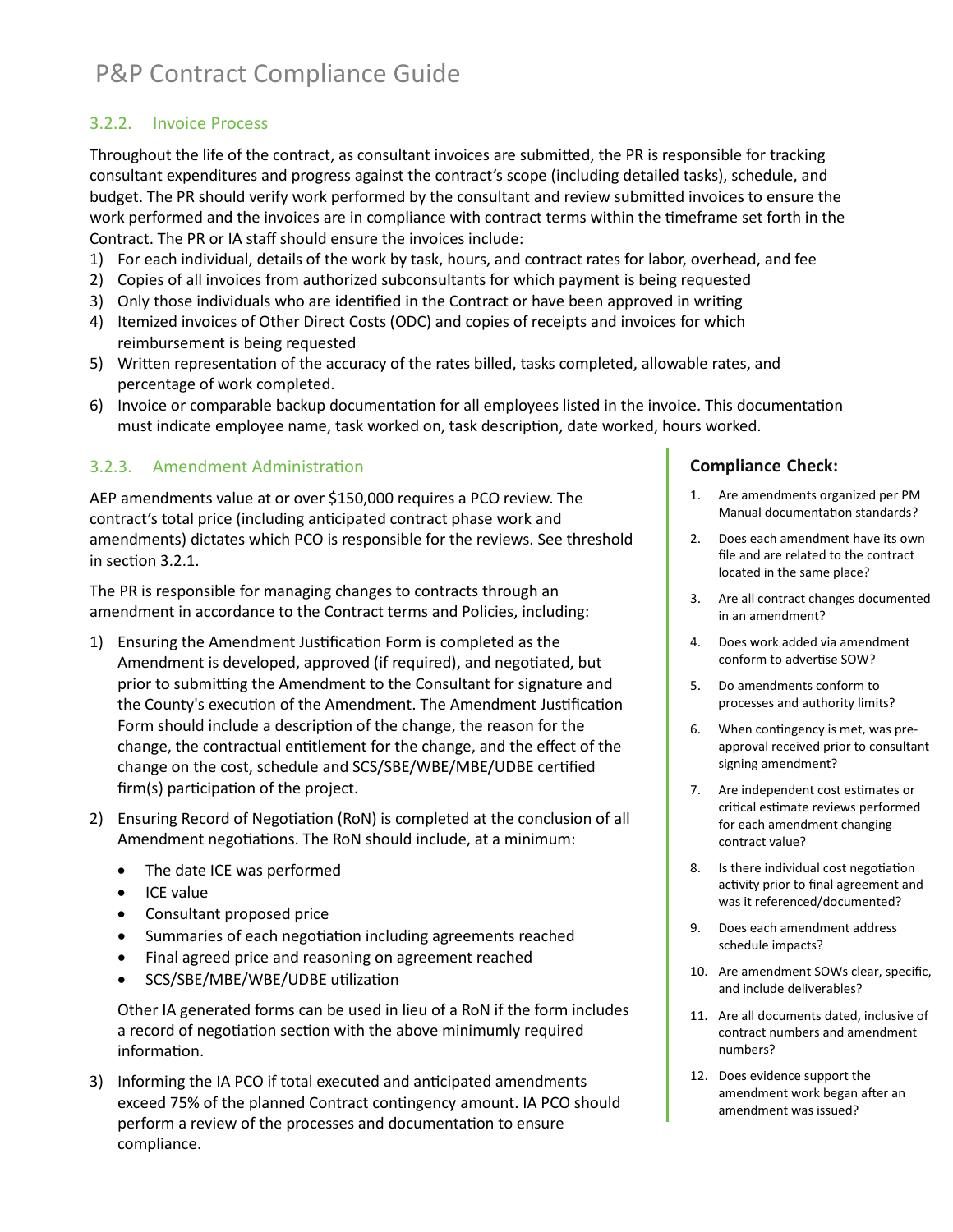- 4) Ensuring Amendments valued over \$150K on contracts over \$2M are referred to FIN PCO for review prior to final negotiation. See [FIN-PCO-AM-](https://kc1.sharepoint.com/teams/FBOD/CC/pco/PCO%20Contrat%20Reivew%20Materials/fin-pco-AM-review.docx?d=wf353ab34cec144ecb1c12ff0111f8c3f)review for further details.
- 5) Ensuring no work begins prior to the execution of the Amendments.
- 6) Ensuring a cost analysis is performed to add new subconsultant to the contract.
- 7) Ensuring all amendments indicate the impact to the schedule or state no impact.
- 8) Ensuring all amendments to contract are submited to P&P.
- 9) Contract contingency shall be assumed at 10% of total contract value unless otherwise documented. For contracts over \$500,000, the PR shall no�fy the IAD and IA PCO if amendments cause the total contract price to reach or exceed 75% of the contingency.
- 10) Ensuring draft scope of work and LOE of phase amendments is provided to BDCC for review and adjustment of the certified firm participation requirement before the final round of negotiation.

# <span id="page-9-0"></span>3.2.4. AEP Work Order Administration

- 1) Ensuring ICE is performed prior to issuing the WO request or critical estimate review is in place prior to execution of the WO. A critical estimate review is allowed only if clear evidence of a detailed review is properly documented and placed in the Amendment file. Critical estimate review may be completed witin 7 days of executing the work order in case of urgent or unplanned events required immediate action and with IAD approval. Review documentation includes:
	- a) Dated copies of the consultant estimate *and* accompanying scope. Files contain a minimum of the initial and final scope/cost submissions.
	- b) Clear, legible and intelligible notes and calculations directly upon the scope and cost estimate documentation that demonstrates to an independent reviewer that costs were tested. Or, a clear negotiations summary noting the basis for cost changes in each negotiation round.
	- c) Dated copies of either the electronic or handwriten edits to scope documents should be present and in sequential order in the Amendment file.
- 2) Issuing WO request to consultant to initiate work. The WO request should include the following elements:
	- a) Scope of Work;
	- b) Preliminary schedule, including milestones;
	- c) Potential deliverables; and
	- d) Compensation type (Cost plus Fixed Fee or Lump Sum).
- 3) Considering use of alternative procurement such as King County Consultant Roster for WO over \$125K.
- 4) Notifying IAD and obtaining written approval when a WO, including Amendment(s), is at \$100K.
- 5) Ensuring RoN is completed at the conclusion of all negotiations. The RoN should include, at a minimum:
	- The date ICE or critical review was performed
	- ICE value
	- Consultant proposed price
	- Summaries of each negotiation including agreements reached
	- Final agreed price and reasoning on agreement reached
	- SCS/SBE/MBE/WBE/UDBE utilization
- 6) Ensuring WO >\$150K, including amendments, is referred to the FIN PCO for review prior to issuance. The FIN PCO will review the WO within 5 business days upon receipt of the documents listed in the fin[-pco-](https://kc1.sharepoint.com/teams/FBOD/CC/pco/PCO%20Contrat%20Reivew%20Materials/fin-pco-wo-review.docx?d=w79c3abcfccaf420a9f6fd19d12448f64)WO-[review](https://kc1.sharepoint.com/teams/FBOD/CC/pco/PCO%20Contrat%20Reivew%20Materials/fin-pco-wo-review.docx?d=w79c3abcfccaf420a9f6fd19d12448f64).
- 7) Ensuring WO <\$150K, including amendments, is referred to the IA PCO for review prior to issuance. The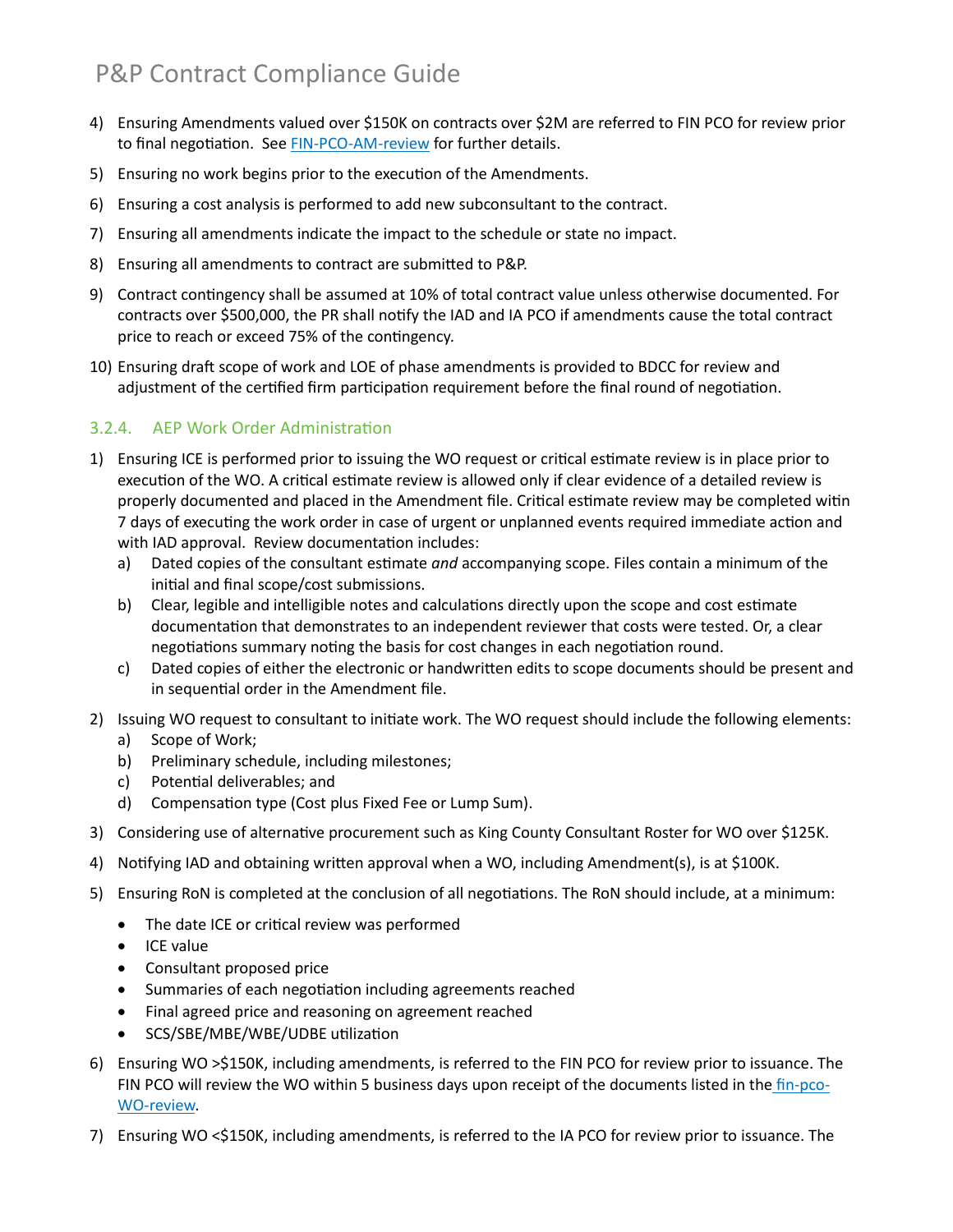- 8) Ensuring no WO is issued after the contract period of performance or the total contract price is reached.
- 9) Ensuring that the consultant's proposal: (1) conforms to the requirements of the Contract, and (2) contains sufficient detail for the basis of the proposal to be evaluated and understood. Before a WO is approved, a RoN that fully reconciles the negotiated price with King County's estimate must be prepared.
- 10) Ensuring each individual WO (including all WO changes) is documented and executed in accordance to the IA established guidelines and comply with contract terms. The documentation should also include:
	- a) Contract Title and Number
	- b) Name of the consultant
	- c) Name of the County employee administering the Contract for the IA
	- d) Description of the WO Scope under the Contract
	- e) Statement as to why the work is necessary
	- f) Statement of Contract amounts authorized by all WOs against the Contract
	- g) An independent price analysis for the work
	- h) Statement of the reconciliation between the County's estimate and the consultant's estimate as the basis for agreeing to the price
	- i) Approval signatures
- 11) Ensuring at the time of annual salary review the proposed salary rate are in compliance with the latest escalation percentage at the time of rev
- 12) Issuing WO NTP after the execution of the WO. No work can begin prior to the issuance of the WO NTP. The NTP should include WO PM's name; WO schedule with established milestones, task completion dates, and deliverables; and consultant's personnel performing work on the WO.
- 13) Ensuring all work for an issued WO begins prior to the contract expiration date.
- 14) Ensuring each individual WO is entered into the DCMS when applicable.
- 15) Ensuring a quarterly report that lists each of its WO contracts is uploaded to the PCO Collaboration site. The report should include:
	- A. For the WO contract:
		- a) Date the WO contract was executed;
		- b) Duration of the contract;
		- c) Not to exceed contract price for the contract; and
		- d) Payments to date against the contract.
	- B. For each individual WO:
		- a) Date the individual work order(s) was/were executed;
		- b) NTP date(s);
		- c) A brief description of work;
		- d) Original WO price;
		- e) Total number and amount of amendments;
		- f) Revised WO price (including all amendments);
		- g) Date closed/accepted; and
		- h) Consultant's commited SCS/SBE/MBE/WBE/UDBE percentage.
		- i) Total amount paid to date against the WO.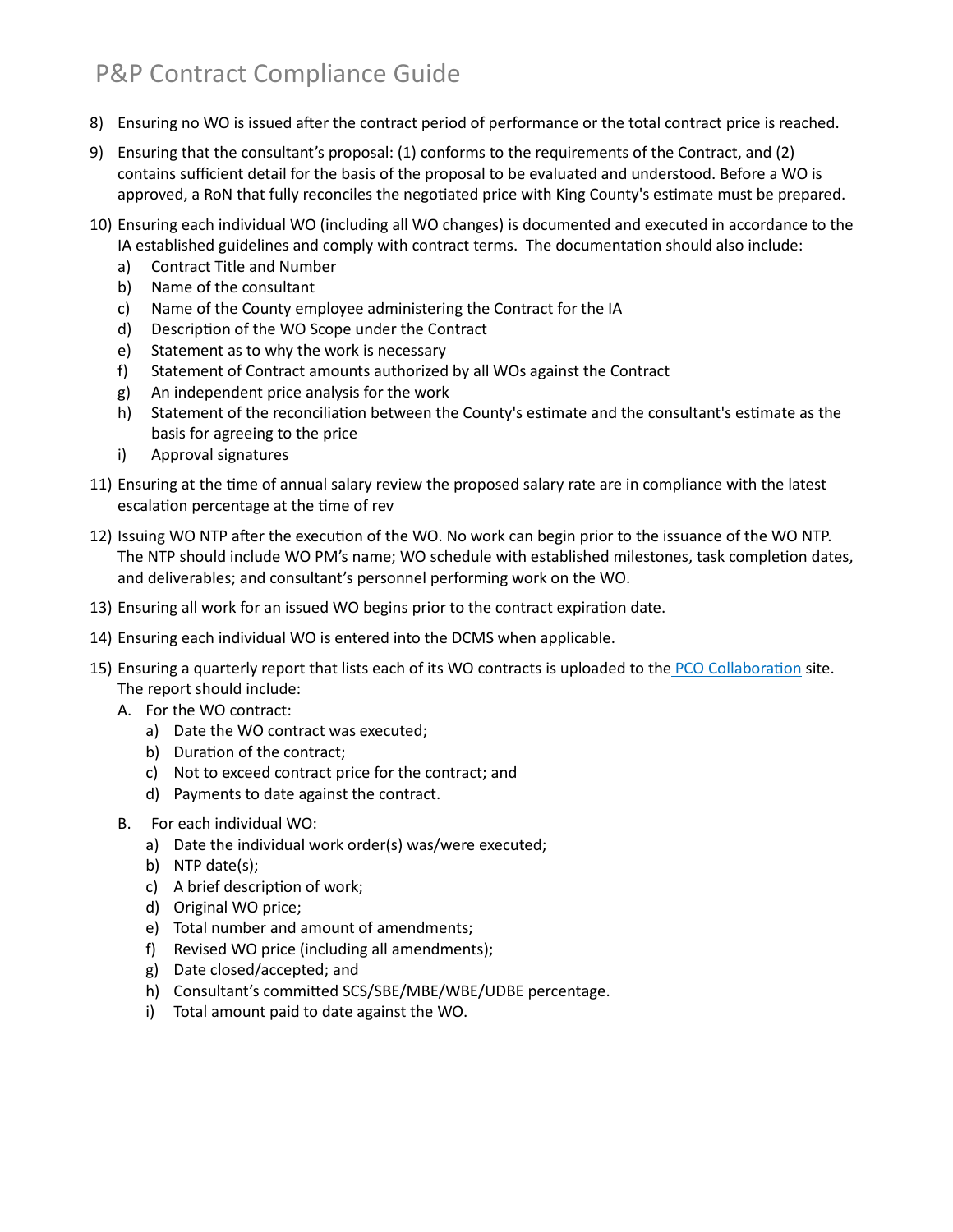### <span id="page-11-0"></span>**4. FINAL DESIGN PHASE**

#### <span id="page-11-1"></span>4.1. CONSTRUCTION MANAGEMENT CONTRACT PROCUREMENT

On all construction services contracts estimated at \$10 million or more, a construction management firm shall be retained, unless, at the written request of the IAD, the EAC and Deputy County Executive waive this requirement in writing. The IAD's request to waive this requirement must be based on the IA's demonstration that County staff can effectively manage the construction, consistent with best industry practices. The construction management firm shall be distinct from the architectural/engineering firm performing engineering services during construction.

#### <span id="page-11-2"></span>4.2. CONSTRUCTION CONTRACT PROCUREMENT

P&P is responsible for procurement planning, solicitation development, facilitating evaluations, awarding contracts, and facilitating contract execution. The PR may contact the Construction Lead Contract Specialist (CS) to assist with planning and selecting procurement and contract type that best meet the project's need. The Construction Procurement Guide provides in-depth details on construction procurement and resources available.

#### <span id="page-11-3"></span>**5. IMPLEMENTATION PHASE**

#### <span id="page-11-4"></span>5.1. CONSTRUCTION CONTRACTS ADMINISTRATION

<span id="page-11-7"></span>The PR is responsible for assuring the construction contract is adhered to and the project is delivered on time, within budget and meets the specified quality standards. This includes:

- a) Reviewing all monthly costs for the project.
- b) Reviewing and updating construction schedule as needed.
- c) Estimating costs to complete project.
- d) Ensuring the contractor report in the DCMS on a monthly basis, when applicable.
- e) Ensuring the contractor and subcontractors file L&I Statement of Intents.
- f) Reviewing contractor's performance.
- g) Reviewing and processing change requests.
- h) Reviewing and responding to Request for Information (RFI)
- i) Reviewing and responding to Record of Submission (ROS)
- j) Reviewing payment requests.
- k) Managing CPA expiration date and submit request to P&P to extend the CPA as needed.

#### <span id="page-11-5"></span>5.1.1. Construction PCO Review

Contracts value at or over \$1,000,000 requires a PCO review. The contract's total price (including an�cipated contract phase work and change orders) dictates which PCO is responsible for the reviews.

#### All agencies:

- 1.  $\leq$ \$1,000,000 = PCO review is not required;
- 2. \$1,000,000 \$10,000,000 = required IA PCO review;
- 3. >\$10,000,000 = required FIN PCO review

Following any FIN PCO review and recommendation, the IA shall either comply with those recommendations or provide justification in writing to the FIN PCO for not complying with those recommendation prior to executing the change order or work order.

- <span id="page-11-6"></span>1. Was a CM consultant retained for construction contracts >\$10M?
- 2. If CM consultant was not retained for construction contract >\$10M was a waiver approved?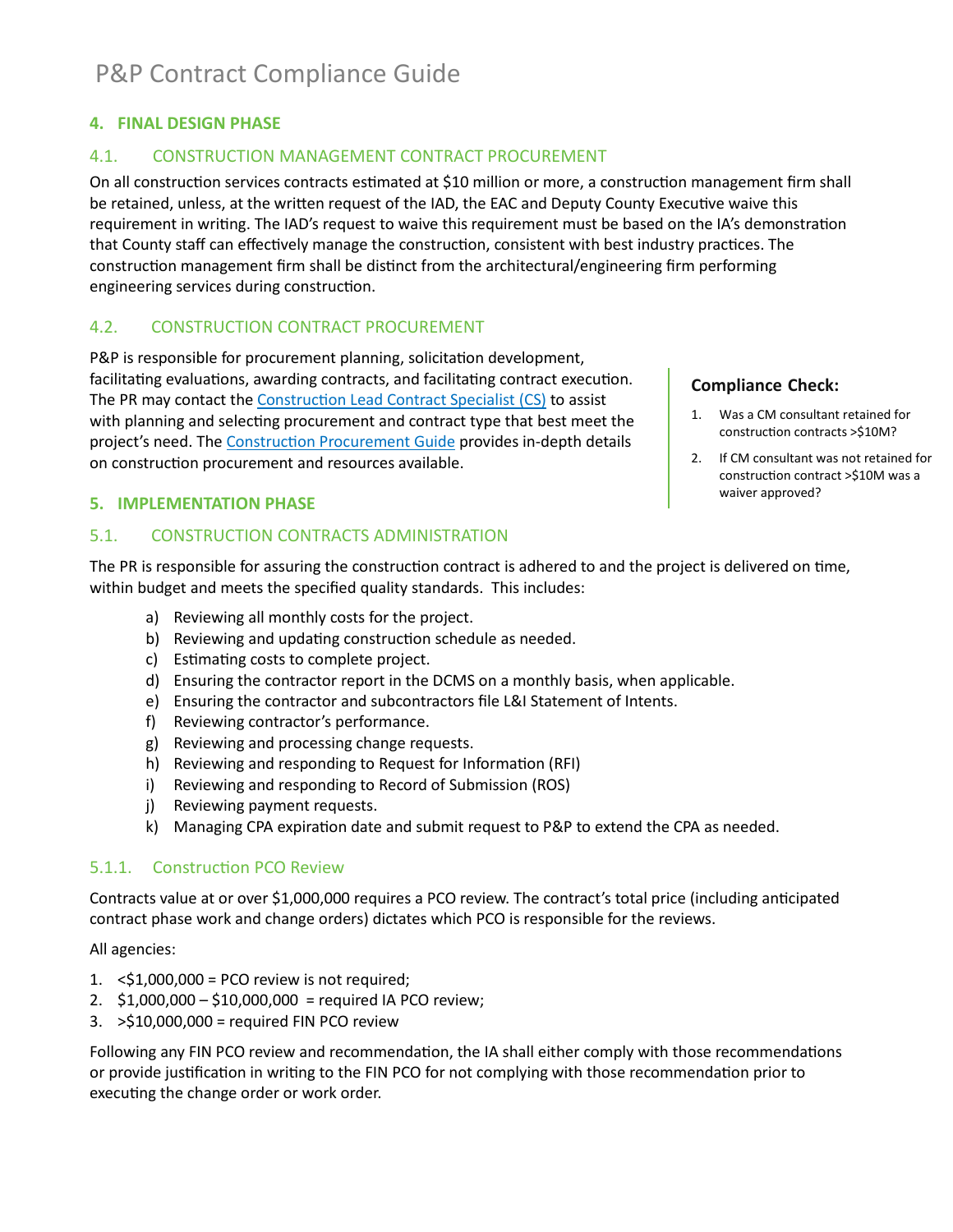# <span id="page-12-0"></span>5.1.2. Construction Change Order Compliance

Contract contingency shall be assumed as 10% of total original contract value unless otherwise documented in the contract file. Work increasing the contract cost must follow the contract's requirement of responsibility (e.g., work that is the onus of the contractor shall not be billed to the County).

- a) For contracts over \$1,000,000, the PR shall notify the IAD and IA PCO if Change Order cause the total contract price to reach or exceed 75% of the contingency.
- b) The IA PCO shall conduct a follow-up review to ensure compliance following the notification.
- c) If the change increases the Total Price by the Contract contingency, the IAD (or their designee) must approve the Justification Form prior to the contractor signing the Change Order.
- <span id="page-12-1"></span>d) The IA must file the Justification Form with the contract files.

# 5.1.3. Progress Payment

Throughout the life of the contract, as contractor submits their payment request, the PR is responsible for reviewing and approving the payment request. Before approving any payment, the PR should:

- e) Complete an onsite observation to confirm that all work in the payment request has been completed.
- f) Confirm work is in conformance with contract documents and has been accepted by the A&E consultant.
- g) Confirm that the contractor's as-builts have been updated to reflect work completed.
- h) Review the invoice in relation to the amount of work to be completed.
- i) Send the payment application to the consulting consultant for review, if appropriate.
- j) Review the LCPtracker System to ensure that the reporting of certified payrolls to date are current/accurate.
- k) Review the Diversity Compliance Management System to ensure that the reporting of payments to date are current, if applicable.

# <span id="page-12-2"></span>5.1.4. Change Order Administration

The PR is responsible for managing changes to contracts through Change Orders (CO) in accordance with the Contract terms and conditions and Executive Policies, including:

- 1) Ensuring the CO Justification Form is complete, approved (if required), and negotiated prior to submitting the CO to the contractor for signature. The CO Justification Form should include a description of the change, the reason for the change, the contractual entitlement for the change, and the effect of the change on the cost, schedule and SCS/SBE/MBE/WBE/UDBE certified firm participation of the project.
- 2) Informing the IA PCO if total executed and anticipated CO exceed 75% of the planned contract contingency amount. IA PCO should perform a review of the processes and documentation to ensure compliance.

### 3) Ensuring all changes to contract associated with COs are submited to P&P. Contract changes shall be documented by Change Orders and initiated by the IA Director (or designee). Changes requiring Change Orders include but are not limited to the following:

a) Contract Time. Contract time may be extended in Project Specific, Roster and Limited Public Works contracts by a Change Order. A Change Order shall be used to extend time in an individual Work Order, but not the Work Order contract.

- 1. Are COs organized by PM Manual Document Index System?
- 2. Does each CO have its own file and is related to the contract located in the same place?
- 3. Are Work Directives related to the CO attached?
- 4. Does Work Directive (Change Proposal) conform to authority limits set by policy?
- 5. Are cost review documented?
- 6. Does COs address schedule impacts?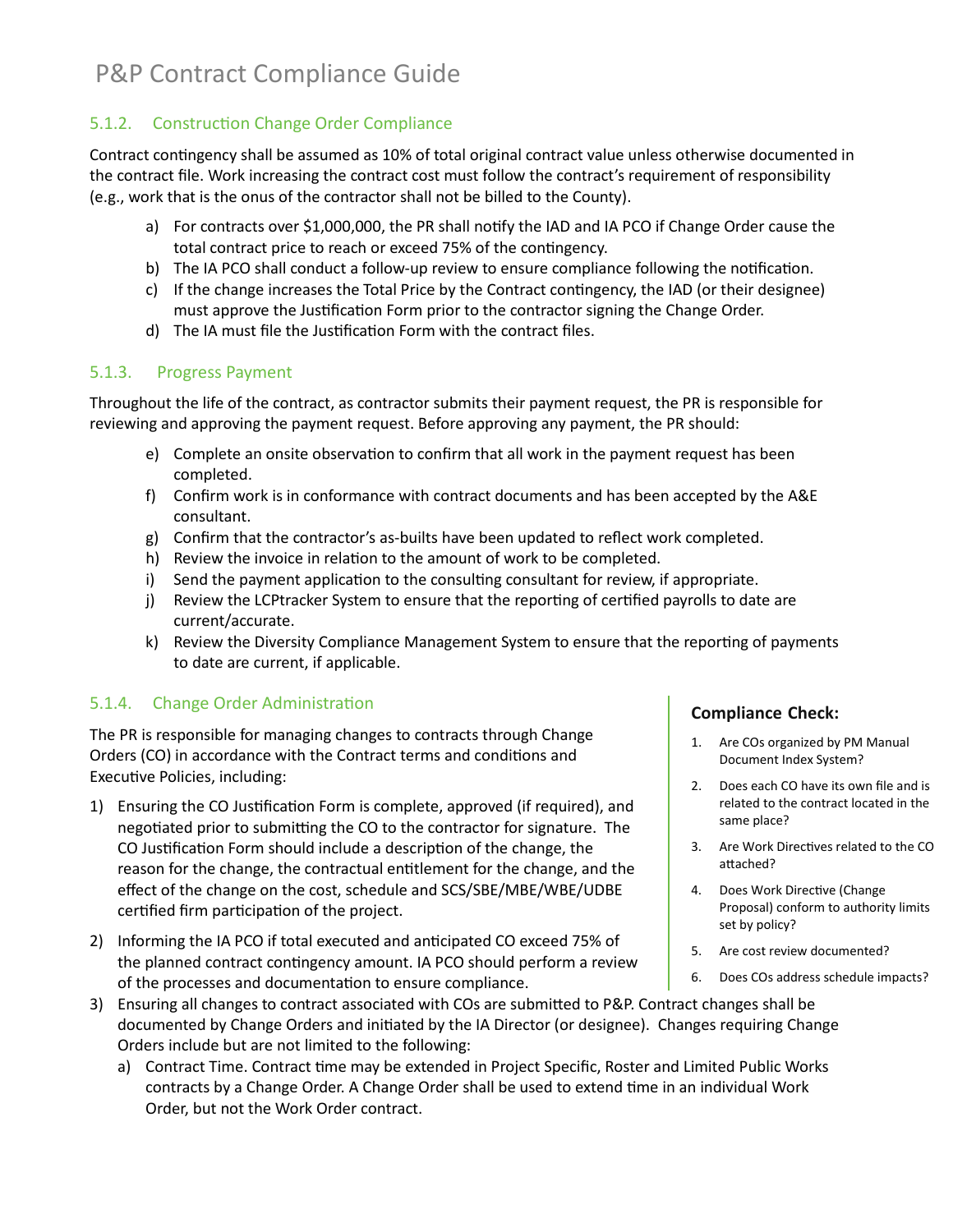- b) Contract Modification. Work Order Contracts require a Contract Modification to exercise the option to extend for the time specified, per the contract documents. No time extensions are allowed beyond what is in the contract documents.
- c) Changing Scope and Price. All additions and/or reductions to the scope of work, including changes to contract �me and contract price, shall be documented in a Change Order. Work added via a Change Order shall be necessary to complete the scope of work in the contract documents.

# <span id="page-13-0"></span>5.1.5. Construction Work Order Administration

The PR is responsible for ensuring each individual WO is in compliance with the WO Contract terms and conditions and Executive Policies, including:

- 1) Ensuring ICE is performed prior to issuing the WO request or critical estimate review is in place prior to execution of the WO. A critical estimate review is allowed only if clear evidence of a detailed review is properly documented and placed in the Amendment file. Critical estimate review may be completed witin 7 days of executing the work order in case of urgent or unplanned events required immediate action and with IAD approval. Review documentation includes:
	- a) Dated copies of the consultant estimate *and* accompanying scope. Files contain a minimum of the initial and final scope/cost submissions.
	- b) Clear, legible and intelligible notes and calculations directly upon the scope and cost estimate documentation that demonstrates to an independent reviewer that costs were tested. Or, a clear negotiations summary noting the basis for cost changes in each negotiation round.
	- c) Dated copies of either the electronic or handwriten edits to scope documents should be present and in sequential order in the Amendment file.
- 2) Issuing WO request to consultant to ini�ate work. The WO request should include the following elements:
	- a) Scope of Work: WOs shall only include scope items from the executed contract;
	- b) Work Order Period of Performance: WOs shall include a date certain for completion or schedule to complete the work. Level of detail for schedule determined by PR or IAs policies or procedures.;
	- c) Potential deliverables;
	- d) Work Order Price: WOs shall contain a NTE limit. IAs shall obtain complete independent cost estimates to complete the work before entering into negotiations; and
	- e) Compensation type (Cost plus Fixed Fee or Lump Sum).
- 3) Considering use of alternative procurement such as Small Work Roster for  $WO > $150K.$
- 4) Notifying IAD and obtaining written approval when WO, including change orders, is at \$125K.
- 5) Ensuring WO >\$300K, including change orders, are referred to the FIN PCO for review and recommendation prior to issuance. FIN PCO will review the WO within 5 business days upon receipt of the documents listed in the FIN PCO Review Checklist.
- 6) Ensuring no WO is issued after the contract period of performance has expired or the total contract price is reached.
- 7) Ensuring every WO that uses a time and materials or unit price include a not to exceed price.
- 8) Ensuring each individual WO is entered into the DCMS when applicable.
- 9) Issuing WO NTP after execution of the WO. No work can begin prior to the issuance of the WO NTP.
- 10) Ensuring all work for an issued WO begins prior to the contract expiration date.

- 1. Are WOs being used according to the purposes authorized by Policies?
- 2. Are WOs within the \$300K limit? If over the limit, was the process to notify the IAD followed and approval obtained?
- 3. Are WOs, including change orders, over \$300K being reviewed by FIN PCO?
- 4. Were independent estimate reviews performed prior to execution?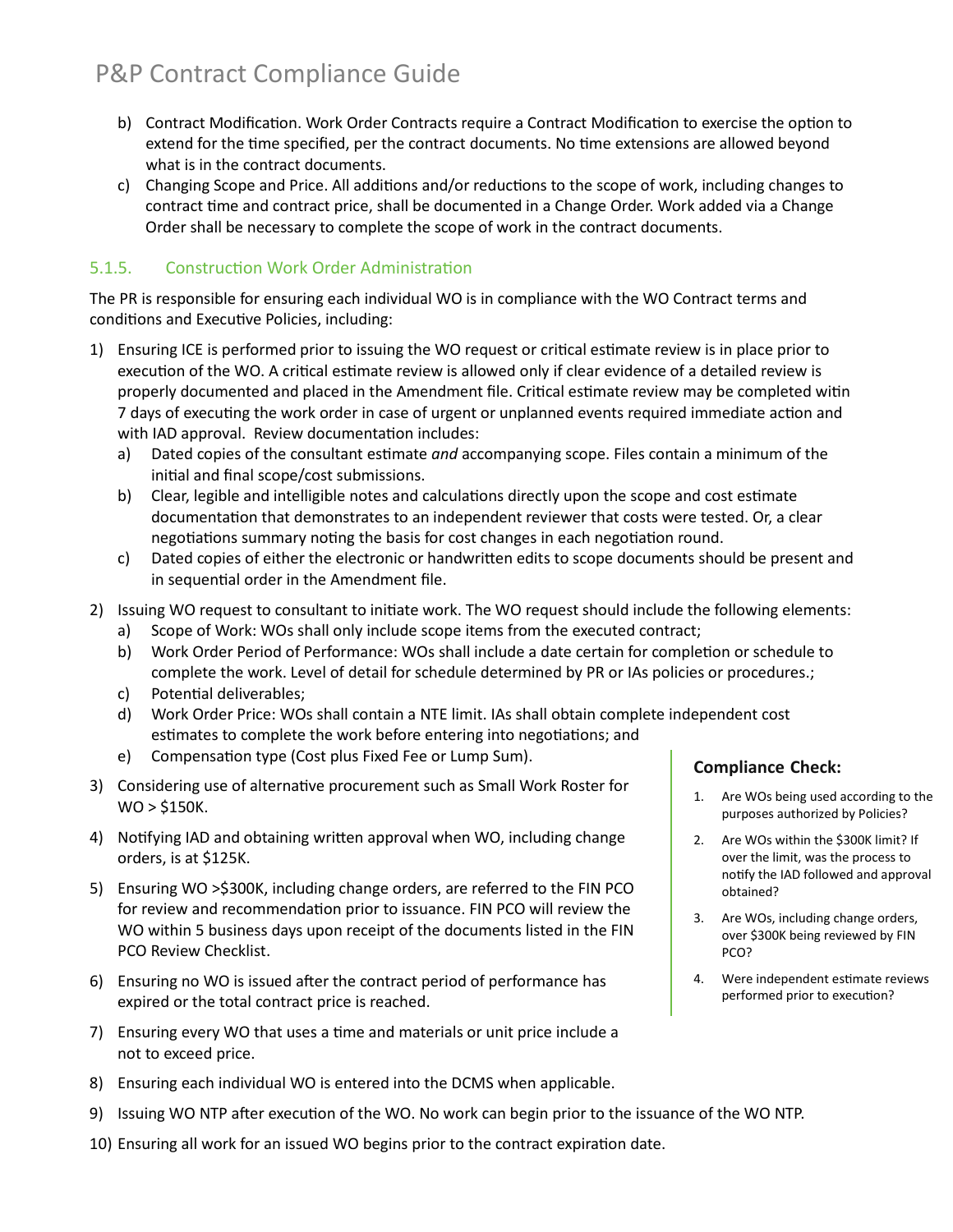The IA shall provide the FIN PCO with a quarterly report that lists each of its WO contracts and WO history under each contract. The WO history identified in the report shall include:

- a) For the WO contract:
	- 1. Date the WO contract was executed
	- 2. Duration of the agreement
	- 3. Not-to-exceed contract price for the agreement
	- 4. Payments to date against the contract
- b) For each identified individual WO:
	- 1. Date the individual work order was executed
	- 2. NTP date(s)
	- 3. A brief description of work
	- 4. Original work order price
	- 5. Total number and amount of change orders
	- 6. Revised work order price (including all change orders)
	- 7. Date closed/accepted
	- 8. Total amount paid to date against the WO

#### <span id="page-14-1"></span><span id="page-14-0"></span>**6. CLOSEOUT PHASE**

#### 6.1.1. Construction Contract Closeout

The PR is responsible for closing out construction contract using the Construction Contract Close-Out [Checklist.](https://kc1.sharepoint.com/:w:/r/teams/FBOD/CC/pco/ContractAdminForms/Compliance%20Forms/Appendix%20A_Construction%20Closeout%20Process_Final_CON7-5-2-%20082113.docx?d=w6b36e38f6d8141dfa1a68201704b5b63&csf=1) In addi�on, the PR shall:

- 1) Develop and maintain a standard retainage release checklist in conjunction with Accounts Payable (AP). a) The checklist will identify all required documents that must be collected and verified by the PR.
- 2) Ensure that all required documents are filed and retained in the contract file until the proper destruction date as designated by RCW.
	- b) AP may randomly review closed Construction Contract files to verify that all checklist documents are being maintained in the Contract files.

IA Section Manager or designee who is at least one level above PR will verify and attest that all documents on the checklist are present in the Contract file by signing the checklist, prior to submitting a request for release of retainage from AP.

The IA's request to AP/Disbursement Officer for retainage release will include only the signed copy of the checklist and any outstanding verified liens.

See Construction Contract Close-Out Requirements for a more detailed list of required contract closeout activities and requirements.

#### <span id="page-14-2"></span>6.1.2. AEP Contract Closeout

The PR is responsible for closing out construction contract using the Professional Services Contracts Closeout [Checklist](https://kc1.sharepoint.com/:w:/r/teams/FBOD/CC/pco/ContractAdminForms/Compliance%20Forms/Appendix%20B_Professional%20Services%20Contract%20Closeout%20Std%20Template_Final%20_CON7-5-2-082113.docx?d=wf2386127c0494219bd0ae57346c7b077&csf=1). See [Consultant Contract Close-](https://kc1.sharepoint.com/sites/DNRP/Documents/ConsultantContractRequirementsMatrix2014.pdf)Out Requirements for a more detailed list of required contract closeout activities. The closeout documentation for AEP Contracts should include at least the below items and activities.

- 1. Final Invoice from the Consultant
- 2. Completion of Contract Deliverables
- 3. Receipt of Final Affidavits of Amounts Paid from the Consultant
- 4. 100% Final Payment Request Form (BDCC)